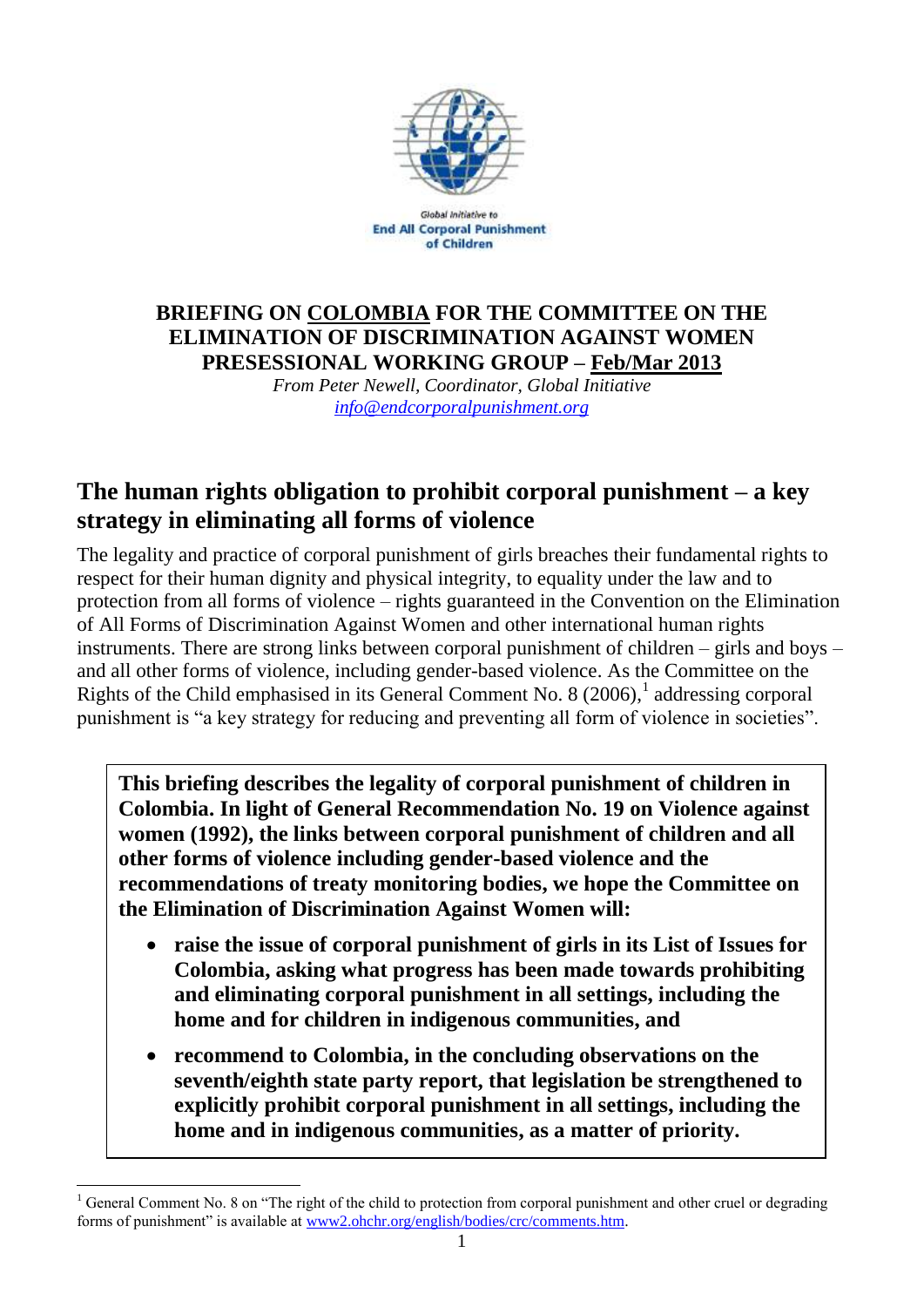#### **1 Colombia's seventh/eighth report to CEDAW**

1.1 The seventh/eighth report of Colombia to CEDAW (3 November 2011, CEDAW/C/COL/7-8) provides information concerning violence against women and girls but appears to make no reference to the violence that may lawfully be inflicted on girls and boys within the family and other settings in the guise of "discipline". 2

### **2 The legality and practice of corporal punishment of children in Colombia**

- 2.1 *Summary:* In Colombia corporal punishment is unlawful as a sentence for crime under state law but permitted in traditional justice systems; it is not explicitly prohibited in the home, schools, penal institutions or alternative care settings. Despite Government assertions that all corporal punishment of children is prohibited, $3$  law reform is, in fact, not yet complete. Legislation and case law possibly rule out the use of violence in childrearing, but there is no explicit prohibition of all corporal punishment; moreover, existing legislation appears not to apply to children in indigenous communities. Research shows a higher prevalence of corporal punishment for girls than for boys.
- 2.2 *Home:* Article 18 of the Children and Adolescents Code 2006 states that children have a right to protection from maltreatment and abuse by all persons including parents, and includes "punishment" and "all forms of violence or aggression against children and adolescents by their parents, legal guardians or any other person" in the definition of child abuse. At the same time, article 262 of the Civil Code 1883 (as amended 1974), confirms the right of parents and other carers to "correct" children and "sanction them moderately". A 1994 Constitutional Court judgment<sup>4</sup> appears to rule that the right of correction excludes the use of violence, but the ruling has not been confirmed through law reform to explicitly prohibit all corporal punishment. The legal protection afforded to children is further weakened by the fact that it apparently does not apply to children in indigenous communities: article 3(2) of the Children and Adolescents Code states that for indigenous peoples "the ability to exercise rights shall be governed by their own standards". Such standards must be "in harmony with the Constitution", but case law has established that a certain degree of physical punishment in indigenous communities, even when imposed as a sentence for crime, is not considered to violate the Constitution (see below).
- 2.3 Research has shown that corporal punishment is commonly used in childrearing in Colombia. Most recently, comparative research found that in Colombia 68% of girls and 63% of boys had experienced "mild" corporal punishment (spanking, hitting, or slapping with a bare hand; hitting or slapping on the hand, arm, or leg; shaking; or hitting with an object), and 15% of girls and 4% of boys severe corporal punishment (hitting or slapping the child on the face, head, or ears; beating the child repeatedly with an implement) by someone in their household in the past month.<sup>5</sup> In interview research in Bogotá 63% of parents reported seldom using physical punishment and  $1\%$  reported using it a lot – of those who smacked their children, 47% said they used their hand, 44% a belt, 10% a slipper or shoe, and 2% a paddle or broom; interviews with the children revealed higher incidences of corporal punishment, including 83% reporting punishment by smacking,

 $\overline{a}$ <sup>2</sup> As at 22 January 2013, report available only in Spanish

<sup>&</sup>lt;sup>3</sup> 4 July 2006, CRC/C/SR.1148, Summary record, para. 14; [December 2011], CRC/C/COL/3-4, Third-fourth state party report, para. 209ff

<sup>4</sup> Sentence C-371/94

<sup>5</sup> Lansford, J. et al (2010), "Corporal Punishment of Children in Nine Countries as a Function of Child Gender and Parent Gender", *International Journal of Pediatrics*